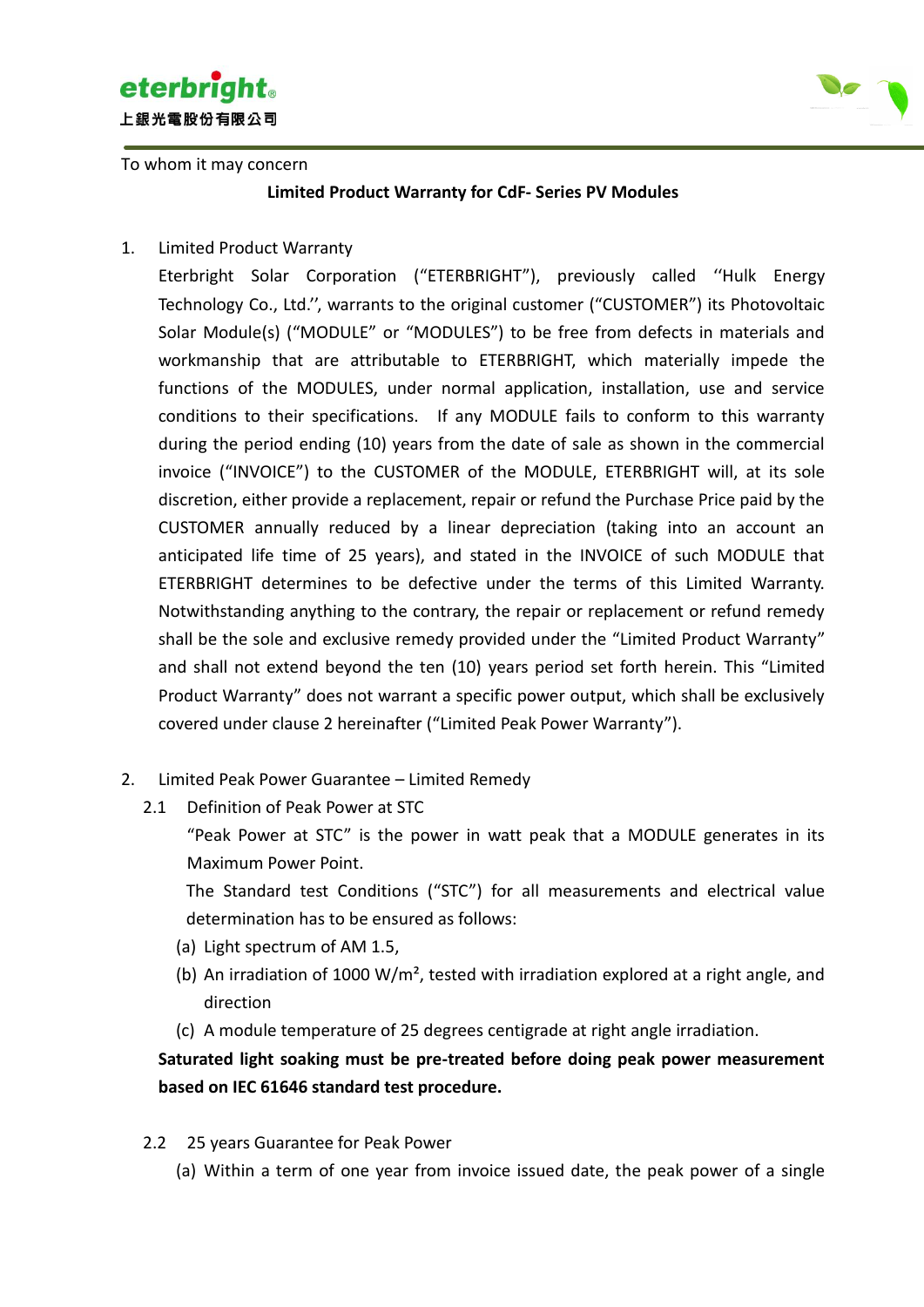



module shall be guaranteed above 100%.

(b) From  $2^{nd}$  to 25<sup>th</sup> year, the peak power shall be guaranteed relatively with 25-year linear shown as the figure below.



- (c) Within terms of 25 years from invoice issued date, the peak power of a single module shall be guaranteed above 80.0%.
- (d) From  $11<sup>th</sup>$  to 25<sup>th</sup> year, the peak power of a single module shall be guaranteed as upon described, but not including such loss in power caused by the factors of material or workmanship.

#### **The initial date of peak power guarantee shall be the same as product warranty**

- 2.3 If, any MODULE exhibits a peak power at STC less than 25-year linear relatively described as  $2.2(a)$  (b)  $\cdot$  (c), and ETERBRIGHT determine that such loss in power at its sole and absolute discretion to be solely due to defects in material or workmanship, ETERBRIGHT will restore such warranted level power output performance at the option of ETERBRIGHT to remedy customer by either
	- (a) providing additional MODULES to the CUSTOMER to restore the power output performance to the warranted level as specified in this paragraph. or
	- (b) repairing or replacing the defective MODULES, or
	- (c) refunding the difference between the actual performance of the MODULES and the warranted performance based on current market price of the MODULES or
	- (d) providing monetary compensation equivalent to the cost of additional PV modules.

**The remedies set forth in the clause 2 shall be the sole and exclusive remedies provided under the "Limited Peak Power Warranty".**

3. Exclusions and Limitations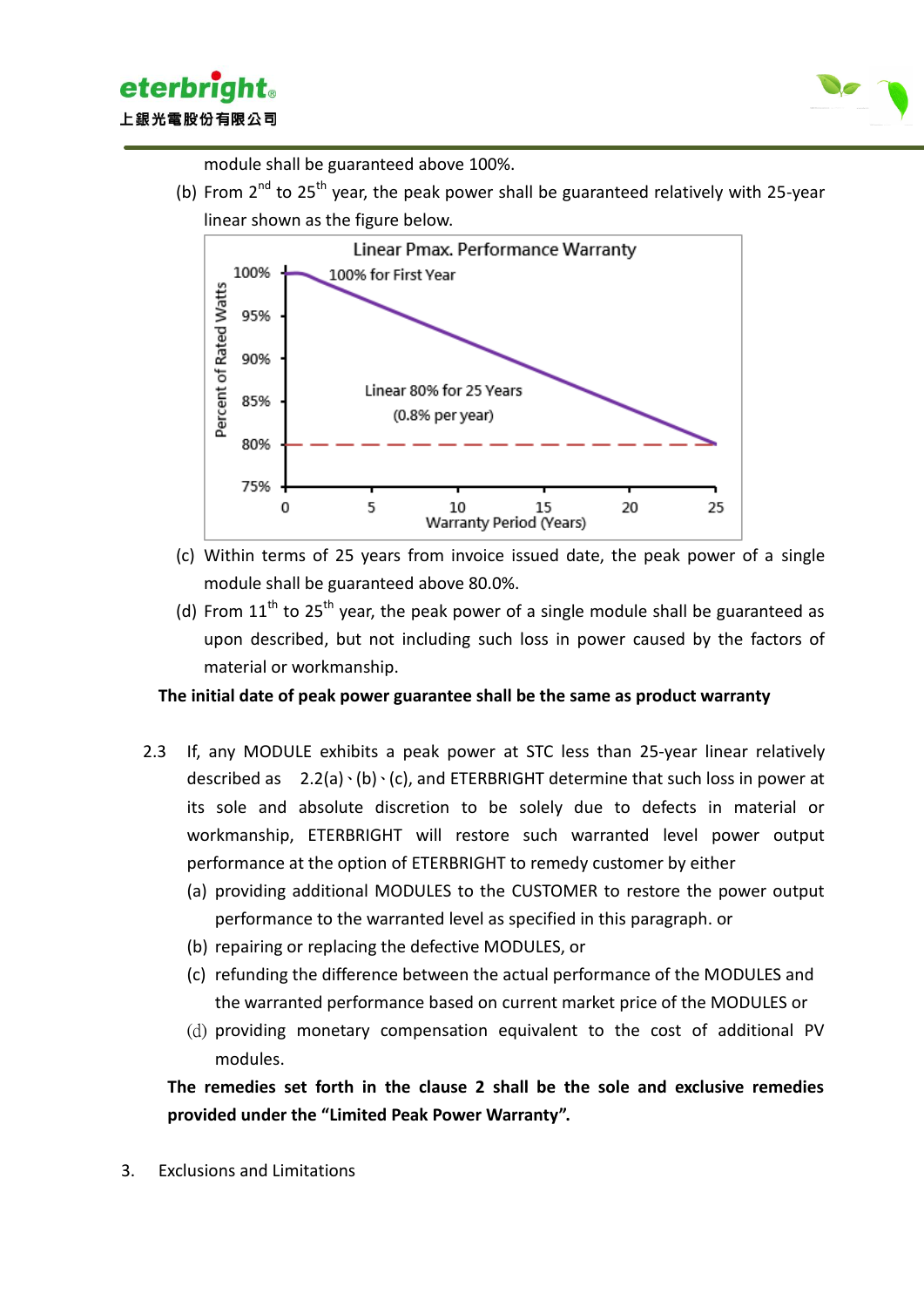

- 3.1 In any event, all warranty claims must be filed within the applicable warranty period.
- 3.2 This Limited Warranty for PV Modules does not apply, at ETERBRIGHT's absolute judgment, to any Module which have been subjected to:
	- (a) Cosmetic or color changes, or other changes in the external appearance of the MODULE, including but not limited to corrosion, noticeable degradation, abrasion, scratching, oxidation, stain and mechanical wear-out, which occurs after the delivery of the MODULE, that do not cause a deterioration in the functional capacity of the MODULE.
	- (b) Glass breakage not to the extent that there was an external cause of the breakage.
	- (c) The effects of exposure to soot, sea water, smoke, salt, acid rain, chemical substances (including cleaning agents), the build-up of dirt, and/or other pollution or extreme environment effect such as being located close to sea, volcano, acidic, alkaline or corrosive environment.
	- (d) Defects occurring during transportation or storage taking place after the MODULES have been delivered.
	- (e) Installation or mounting not in conformance with ETERBRIGHT's specifications, installation manuals, operation manuals, or labels attached to the MUDULE.
	- (f) Improper application, such as, but not limited to, use with mirrors, concentrated sunlight, and contact with solar thermal systems.
	- (g) Inappropriate handling during transportation or storage.
	- (h) Uses for purpose other than the generation of solar power.
	- (i) Uses or other exploitation of the MODULE, which fail to take into account the technical security requirements in force on site.
	- (j) Misuse, abuse, vandalism, neglect or accident.
	- (k) Improper alteration, reinstallation, application or removal
	- (l) Connection with any other manufacturer's Photovoltaic Solar Modules.
	- (m)Failure to strictly follow ETERBRIGHT's repair and maintenance instructions
	- (n) Failure to product proof that a repair or modification is make by and ETERBRIGHT-approved service technician
	- (o) The type or serial number of the MODULE being altered, removed or made illegible.
	- (p) "Peak Power Guarantee" will be exemption after product warranty expired if the peak power cannot reach warranty level described in clause 2 and caused by module material and its workmanship,
	- (q) Power failure, surges, electrical overloads, atmospheric discharge, direct or indirect lightning, flooding, plague, fire, explosions, rock falls, earthquake, extraordinary weather conditions, hailstorms, typhoons, hurricanes, volcanic eruptions, actions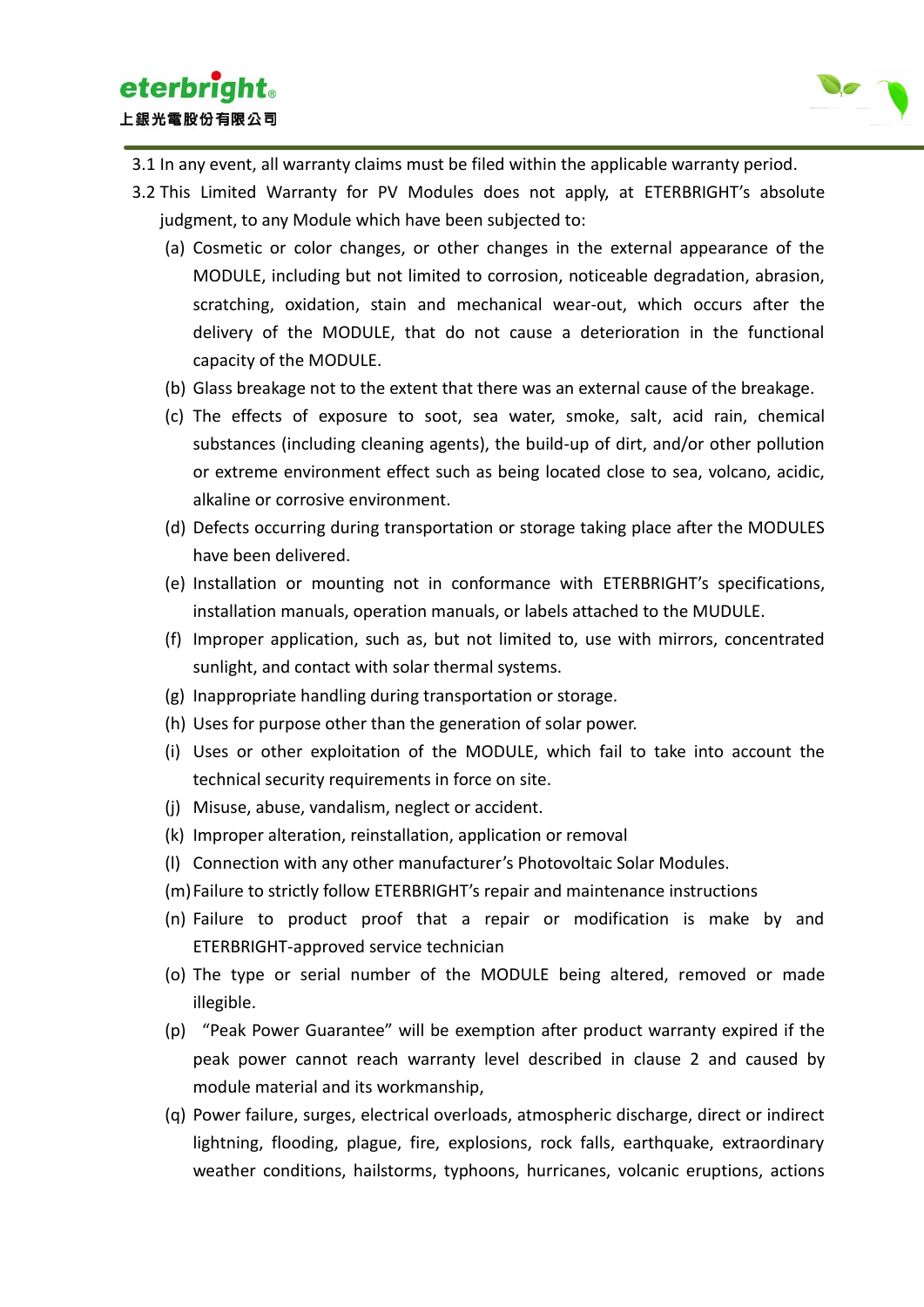

by third party accidental breakage, animals, acts of war, civil actions, riot, terrorist acts, or any other reason outside the normal operating conditions of the MODULES or outside ETERBRIGHT's control.

3.3 The "Limited Product Warranty" and "Limited Peak Power Warranty" do not cover any labor cost, transportation charge, customs clearance or any other costs for return of MODULES, or for reshipment of any repaired or replaced MODULES, or costs associated with installation, removal or reinstallation of MODULES.

#### 4. Limitation of Warranty Scope

The limited warranties as set forth herein are expressly in lieu of and exclude all other express or implied warranties, including but not limited to warranties of merchantability and of fitness for particular purpose, use, or application, and all other obligations or liabilities on the part of ETERBRIGHT, unless such other obligations or liabilities are expressly agreed to in writing signed and approved by ETERBRIGHT. ETERBRIGHT shall have no responsibility or liability whatsoever for damage or injury to persons or property, or for other loss or injury resulting from any cause whatsoever arising out of or related to MODULES, including, without limitation, any defects in MODULES, or from use or installation. Under no circumstances shall ETERBRIGHT be liable for incidental, consequential or special damages, howsoever caused. Loss of use, loss of profits, loss of production, and loss of revenues are specifically and without limitation excluded. ETERBRIGHT's aggregate liability, if any, in damages or otherwise, shall not exceed the invoice value as stated and paid by the CUSTOMER, for the single unit of MODULES.

Nothing herein shall be construed as to exclude any mandatory provision of law. The limitation hereunder shall be enforceable only to the maximum extent allowed by the applicable law. CUSTOMER may have additional rights under laws of applicable jurisdiction governing the sale of consumer goods, including, without limiting to national laws implementing EC directive 99/44.

For sales to US:

These limited warranties given CUSTOMER specific legal rights, and CUSTOMER may also have other rights by state law that varies from state to state.

For sales to CUSTOMER that are "CUSTOMER" within the meaning of the Australian consumer law: The following statement shall apply, "Our goods come with guarantees that cannot be excluded under the Australian consumer law. You are entitled to a replacement or refund from a major failure and for compensation for any other reasonable foreseeable loss of damage. You are also entitled to have the goods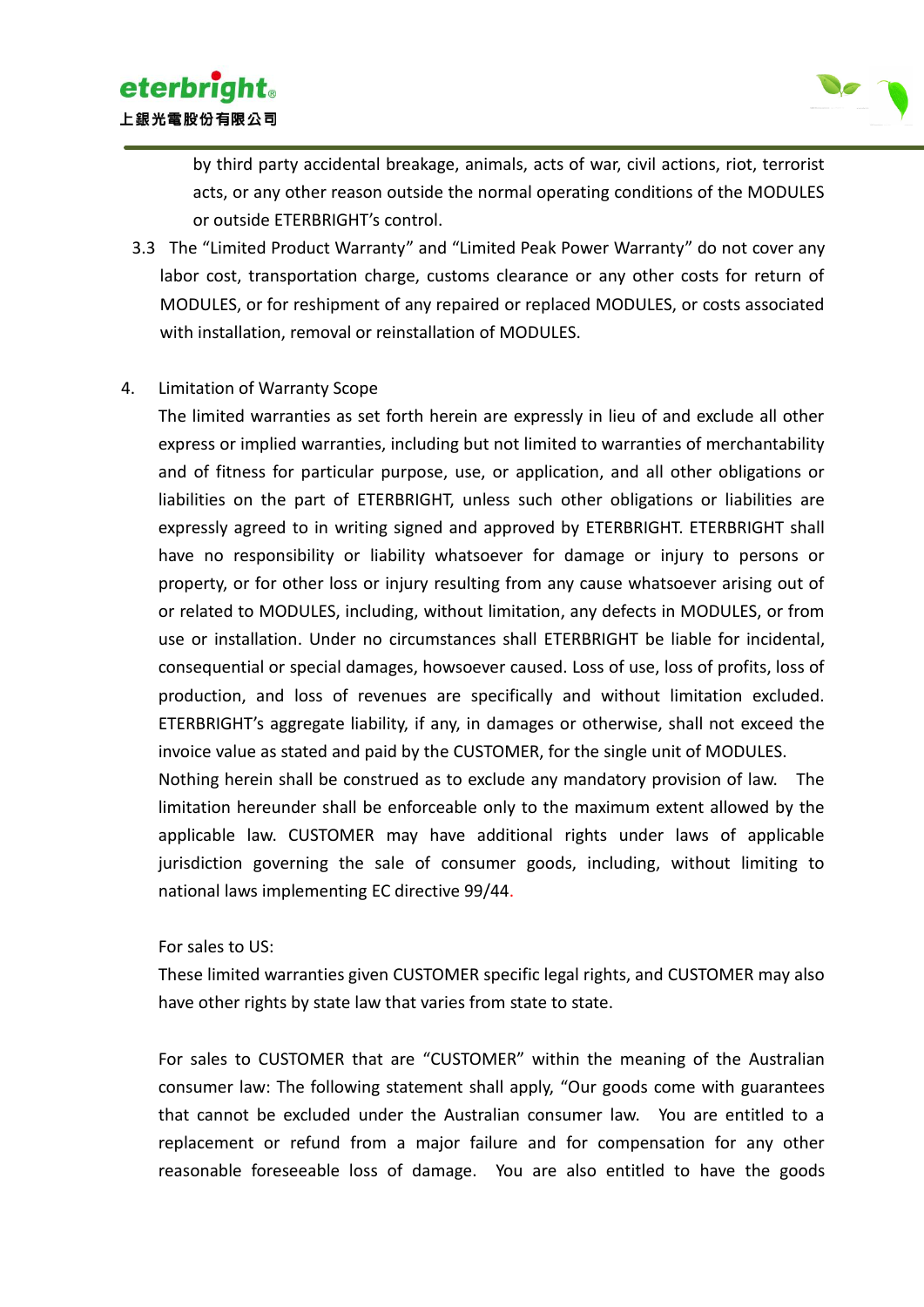# **eterbright**. 上銀光電股份有限公司



repaired or replaced if the goods fail to be of acceptable quality and the failure does not amount to a major failure."

5. Obtaining Warranty Performance

If the CUSTOMER feels he/she has a justified claim covered by this Limited Warranty for PV Modules, he/she must immediately notify (a) the dealer, who sold the MODULES, or (b) any authorized ETERBRIGHT distributor, of the claim in writing, or (c) send such notification to ETERBRIGHT directly. Together with the notification, the CUSTOMER should enclose the evidence of the claim with the corresponding serial number of the MODULES and the INVOICE on which the MODULES have been purchased. If applicable, CUSTOMER's dealer or distributor will give advice on handling the claim. If further assistance is required, CUSTOMER is invited to write ETERBRIGHT for instructions. The return of any MODULE will not be accepted unless prior written authorization has been given by ETERBRIGHT.

6. Severability

Nothing herein is intended to exclude or limit any mandatory requirement prescribed under the applicable laws and/or regulations. If a part, provision or clause of the "Limited Warranty for PV Modules", or the application thereof to any person or circumstance, is held invalid, void or unenforceable, such holding shall not affect and shall leave all other parts, provisions, clauses or applications of this "Limited Warranty for PV Modules", and to this end such other parts, provisions, clauses or applications of the "Limited Warranty for PV Modules" shall be treated as severable.

7. Disputes

In case of any discrepancy in a warranty claim, both Parties shall discuss and decide one of below recognized certification test institutes for dispute resolution ("Selected Test Institute"). Both Parties agree that the judgment of Selected Test Institute shall be final and binding on both Parties. All fees and expenses shall be bear by the losing Party, unless otherwise awarded.

The recognized certification test institutes include, in the most preferred order, ranking down when the previous preferred order is not available:

- (a) TÜV Inter Cert
- (b) Underwriters Laboratories.
- (c) TÜV Rheinland. (
- (d) Fraunhofer Society (Franuhofer-Gesellschaft zur Förderung der angewandten Forschung e. V.) in its Solar Energy Systems Institute.